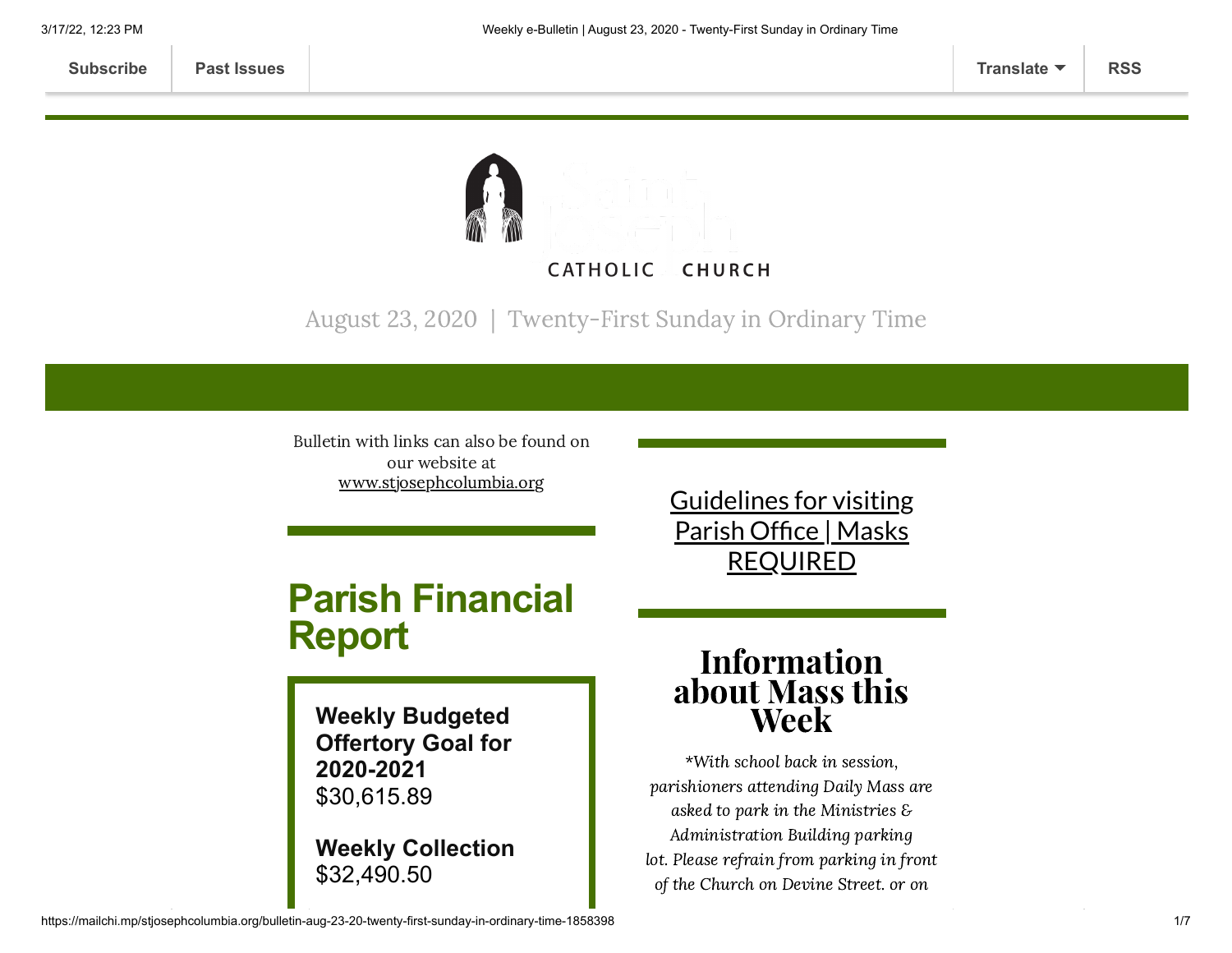3/17/22, 12:23 PM Weekly e-Bulletin | August 23, 2020 - Twenty-First Sunday in Ordinary Time

Support the [Bicentennial](https://www.stjosephcolumbia.org/bicentennial-campaign) Campaign

#### Click on image below to enlarge



**BICENTENNIAL CHURCH** IMPROVEMENTS ourlyard entrance and the Bonham side entrance Replace the one existing restroom with three handicap accessible restrooms Improve the cry room space



It is with great joy that we are announcing the resumption of Mass in our beautiful Church starting the week of September 1, 2020! Please look for the detailed plans for Daily Mass and Weekend Masses in the bulletin, on

Click **[HERE](https://www.stjosephcolumbia.org/resuming-public-masses)** for information about attending Daily and Weekend Masses at St. Joseph's

morning carpool.

Order of Worship - Twenty-First Sunday in [Ordinary](https://84aadc19-53c5-40cc-90da-b6ef66a7e382.filesusr.com/ugd/2de225_4e6594d3d6964331902e523eda71aa83.pdf) Time

Our livestream Masses can be found on our Facebook page and YouTube Channel:

[https://www.facebook.com/stjosephcolum](https://www.facebook.com/stjosephcolumbia/) bia/

[https://www.youtube.com/c/StJosephCath](https://www.youtube.com/c/StJosephCatholicChurchColumbiaSC) olicChurchColumbiaSC Broadcasting on 90.9 FM

> [Click](https://www.stjosephcolumbia.org/mass-intentions) **[Here](https://www.stjosephcolumbia.org/mass-intentions)** for Mass I[ntentions and to](https://www.stjosephcolumbia.org/mass-intention-requests) **Request** a Mass Intention

https://mailchi.mp/stjosephcolumbia.org/bulletin-aug-23-20-twenty-first-sunday-in-ordinary-time-1858398 207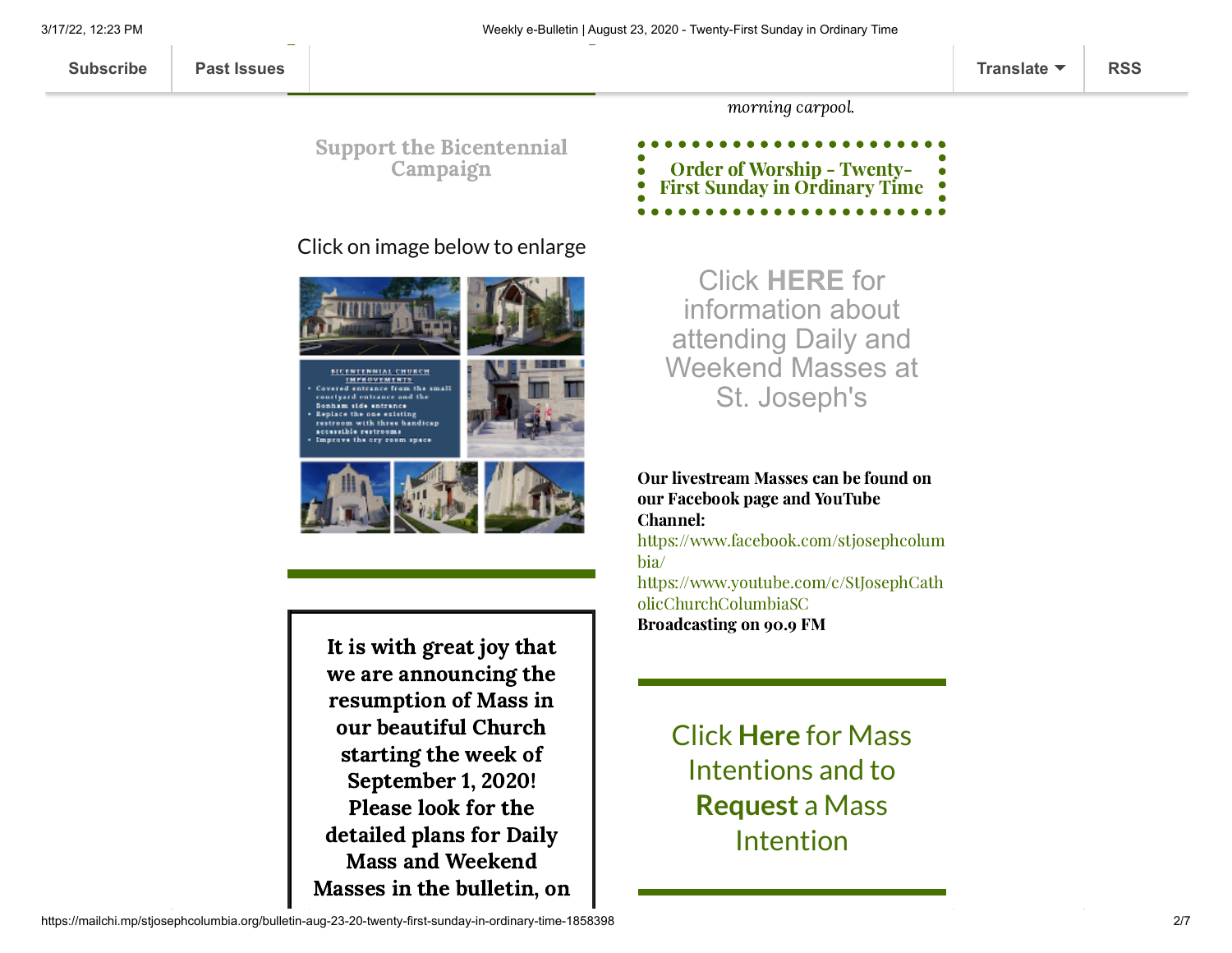### communications next week.

Daily Mass in the Church will resume the week of September 1, Tuesday through Friday at 7:30 AM. Weekend Masses in the Church will resume September 12 and 13, at 5:30 PM on Saturday, 8:00 AM, and 1215 PM on Sunday. We will continue to livestream our 10:30 AM Mass, with it being closed to the public. We are in the process of designing a plan for a return to offering Masses back in the Church. Our first consideration is the health and safety of our church family. But whatever our plan, the decision of when to attend church is something each person must make individually. Attending Mass during this pandemic is completely voluntary. The



### **Join Us for Eucharistic Adoration on Tuesdays**

**Click Here for the Signup [Schedule](https://www.stjosephcolumbia.org/copy-of-eucharistic-adoration-signu)**

> **Details about Resuming [Confessions](https://www.stjosephcolumbia.org/confessions)**

*Please Pray for the [Homebound/Sick of](https://www.stjosephcolumbia.org/pray-for-the-homebound-sick-of-pari) the Parish*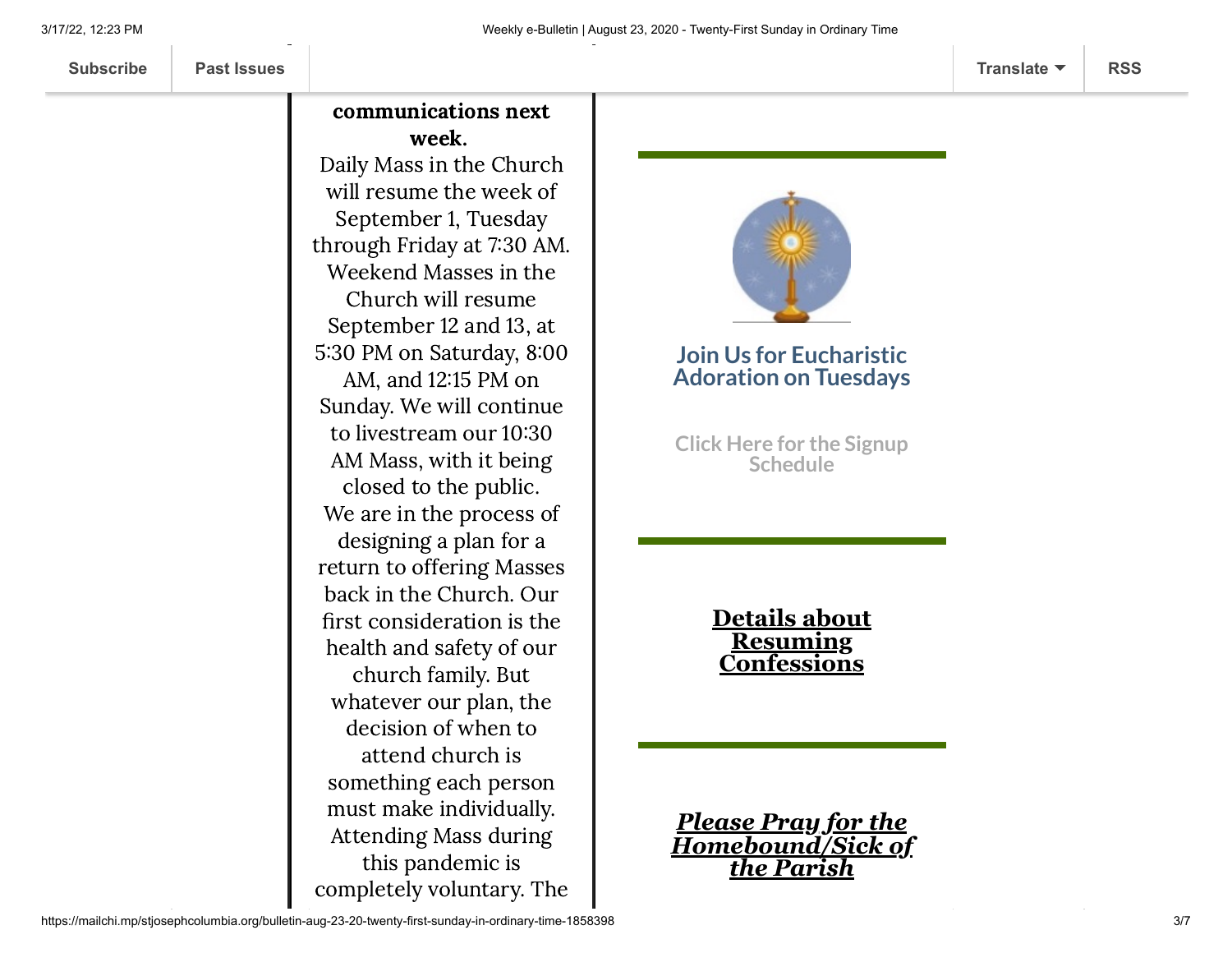Mass until further notice. Even with every conceivable precaution we are taking, we know some will still feel uncomfortable attending again for some time. We fully understand and respect that decision, and for those parishioners, we will continue to livestream our Daily Masses (T-F at 12:00 PM) and 10:30 AM Sunday Masses. As always, we ask those who are sick, caring for someone who is sick, immunecompromised, or otherwise at higher risk to remain at home and watch the Mass online. While we do not know all God has planned for the future, we know He will continue to guide and protect us through these most difficult of times.

#### **Update from St. Vincent de Paul Society** The **FOOD PANTRY** will now be OPEN EVERY WEDNESDAY from 8:30 - 11:30 AM.

When you, or someone you know, has furniture or bedding that needs a good home, please remember our **FURNITURE MINISTRY**. This ministry provides an opportunity to give to those who have nothing. Please contact David Richardson [\(davidrichardson63@yahoo.com\)](mailto:davidrichardson63@yahoo.com) or at 803.724.8666. We even pick up donations, so it's a win-win for all!

Upcoming Programs at The Oratory Center for **Spirituality** There are three programs coming up in September. Because of all the changes occurring, we encourage people to check the Oratory website [\(https://rockhilloratory.org\)](https://rockhilloratory.org/) for updates and other current information. Our 2020/2021 Brochure is there as well as some other links of interest in the NEWS section.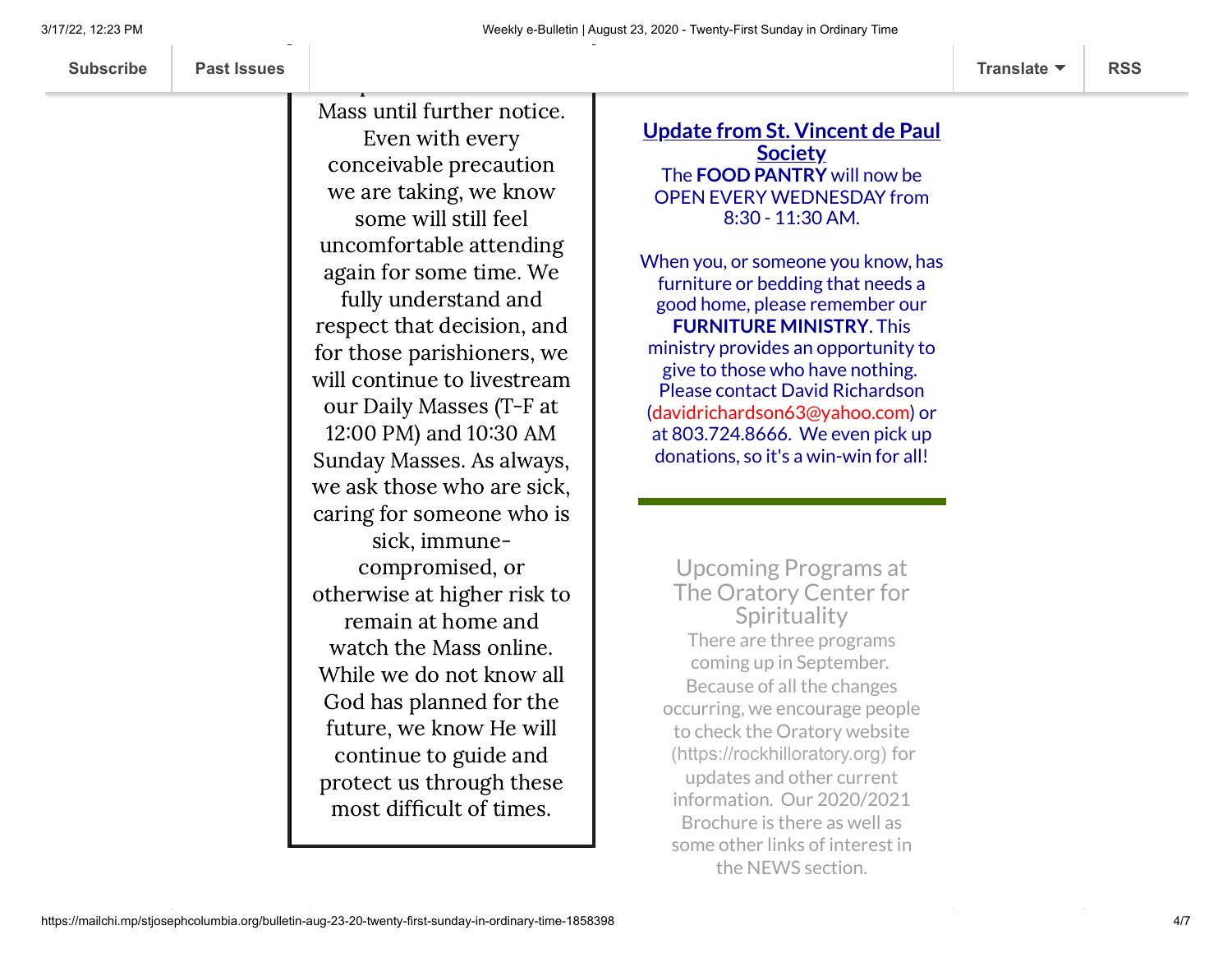

Information on 2020/2021 Religious Education Program for Children

Parents can now find information and register for CCD on our website (link below). We are still actively seeking volunteers to ensure that we are able to offer all classes this year. Thank you for considering volunteering. Contact [ben@stjosephcolumbia.org](mailto:ben@stjosephcolumbia.org) or call the parish office (803.254.7646) with questions or to volunteer.

Click HERE for More Information & [Registration](https://www.stjosephcolumbia.org/faith-formation-ccd) Details

(September - In Person Session)

[Women's](https://mcusercontent.com/7399f6b35c8ab775fb1714c3d/files/d55b82e0-01da-4e2d-83a2-c00a2b63d9d1/Women_s_Retreat_2020.pdf) Retreat 2020 (In Person Retreat)

#### Adult Faith Formation **Opportunity**

The Diocese of Charleston has just partnered with the University of Dayton (sponsored by the Marianist Brothers and Priests) to offer virtual courses for a minimum amount - \$40 for seminars; \$50 for Courses for any interested parishioner. Go to [https://vlcff.udayton.edu](https://vlcff.udayton.edu/) and sign up as a student and get a profile. Check out the number of courses offered. For more information, please contact Sister Kathy Adams at [kadamski@charlestondiocese.](mailto:kadamski@charlestondiocese.org) org.

https://mailchi.mp/stjosephcolumbia.org/bulletin-aug-23-20-twenty-first-sunday-in-ordinary-time-1858398 5/7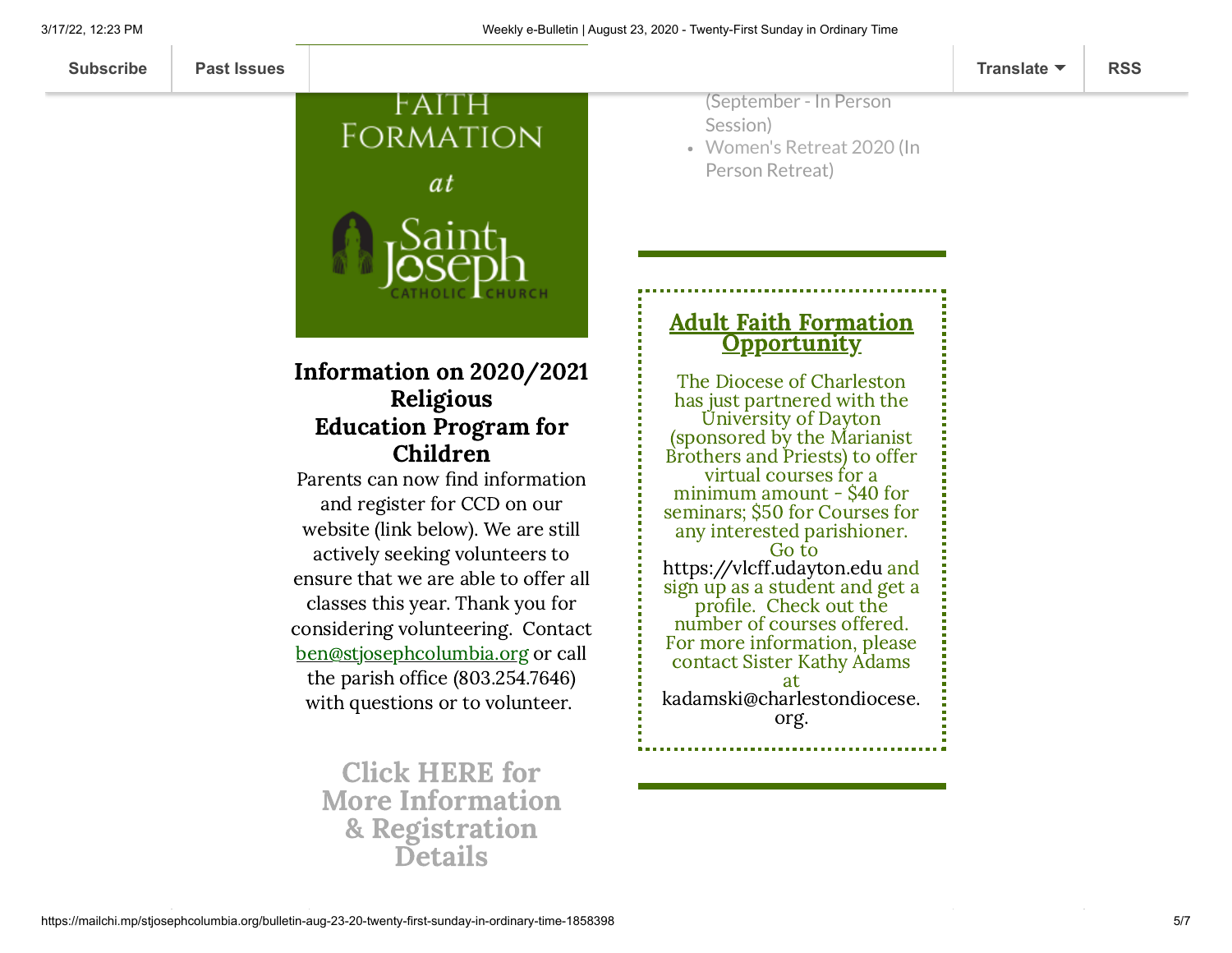**[Subscribe](http://eepurl.com/ded6Lz) [Past Issues](https://us9.campaign-archive.com/home/?u=7399f6b35c8ab775fb1714c3d&id=770b4a80d3) [Translate](javascript:;) [RSS](https://us9.campaign-archive.com/feed?u=7399f6b35c8ab775fb1714c3d&id=770b4a80d3)**

## **Info on SAFE [Grants](https://files.constantcontact.com/4eac7125301/3aa931c4-db33-4c46-978b-30aedd96053f.pdf)**



**Welcome back, students!** Our first day of school is Monday, August 24, 2020. This year we will have two carpool lines for morning and afternoon carpool. Please be aware that our families will be using both the Devine Street and Blossom Street entrances to the school from 7:30 AM - 8:00 AM and from 2:30 PM - 3:15 PM each day.





Welcome Cardinals - old and new! We look forward to having you on campus when classes begin on Tuesday, 8.25.20. Please visit [www.cnhs.org](http://www.cnhs.org/) for details to view our COVID Response section and to learn about our new faculty.